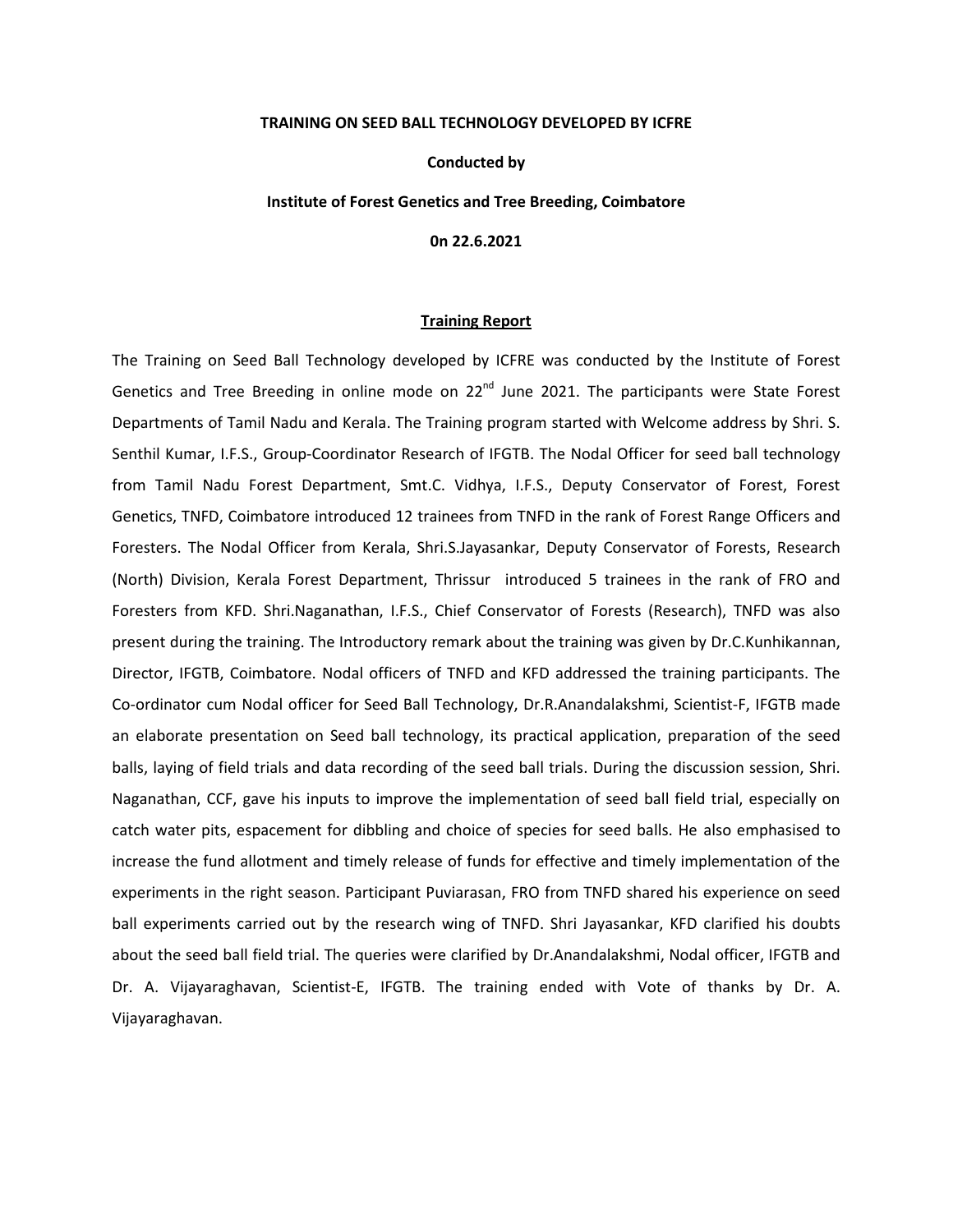



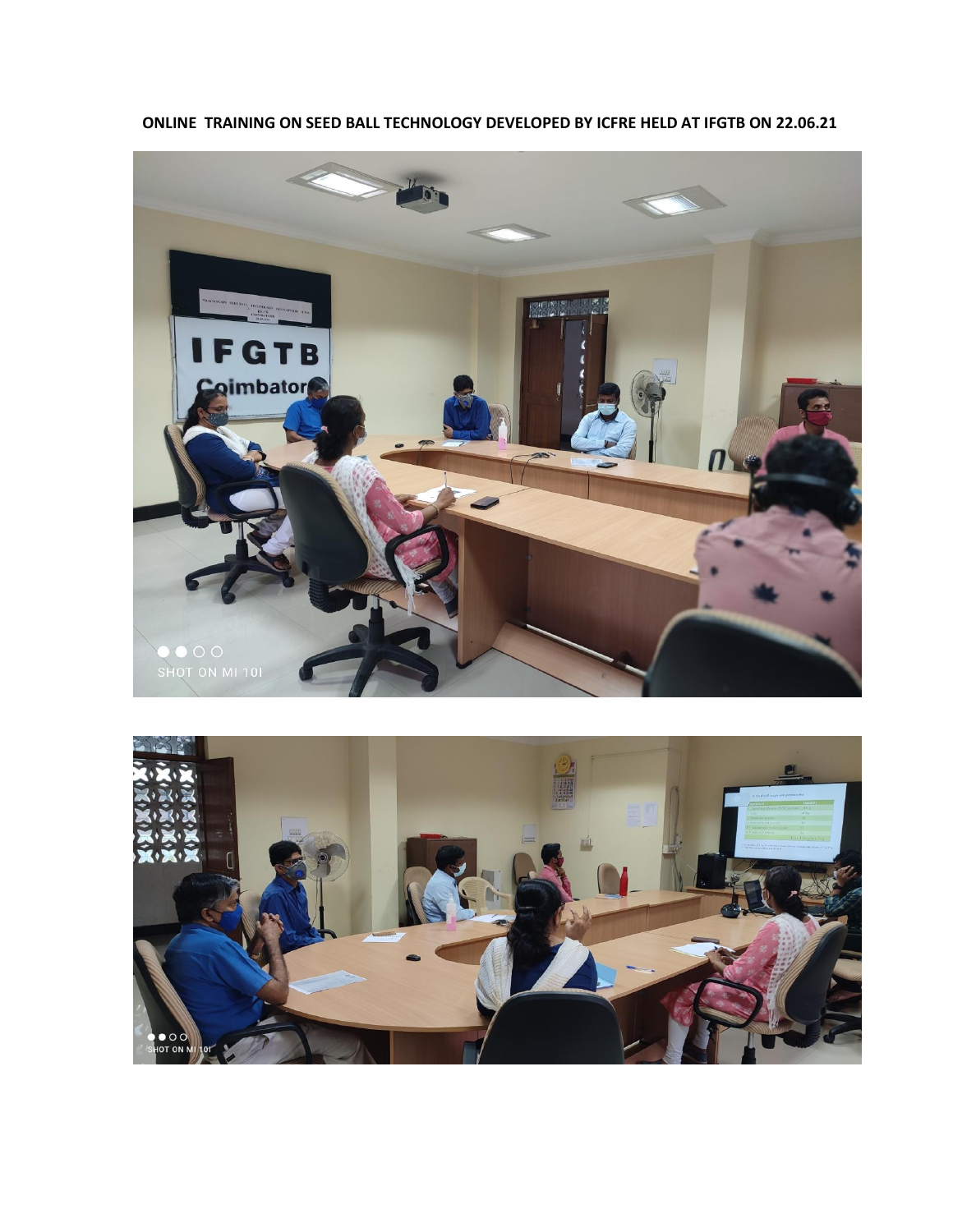# **Address by Shri.Jayasankar & Smt. C.Vidhya , Nodal officers for Seed Ball Technology from Kerala & Tamil Nadu**